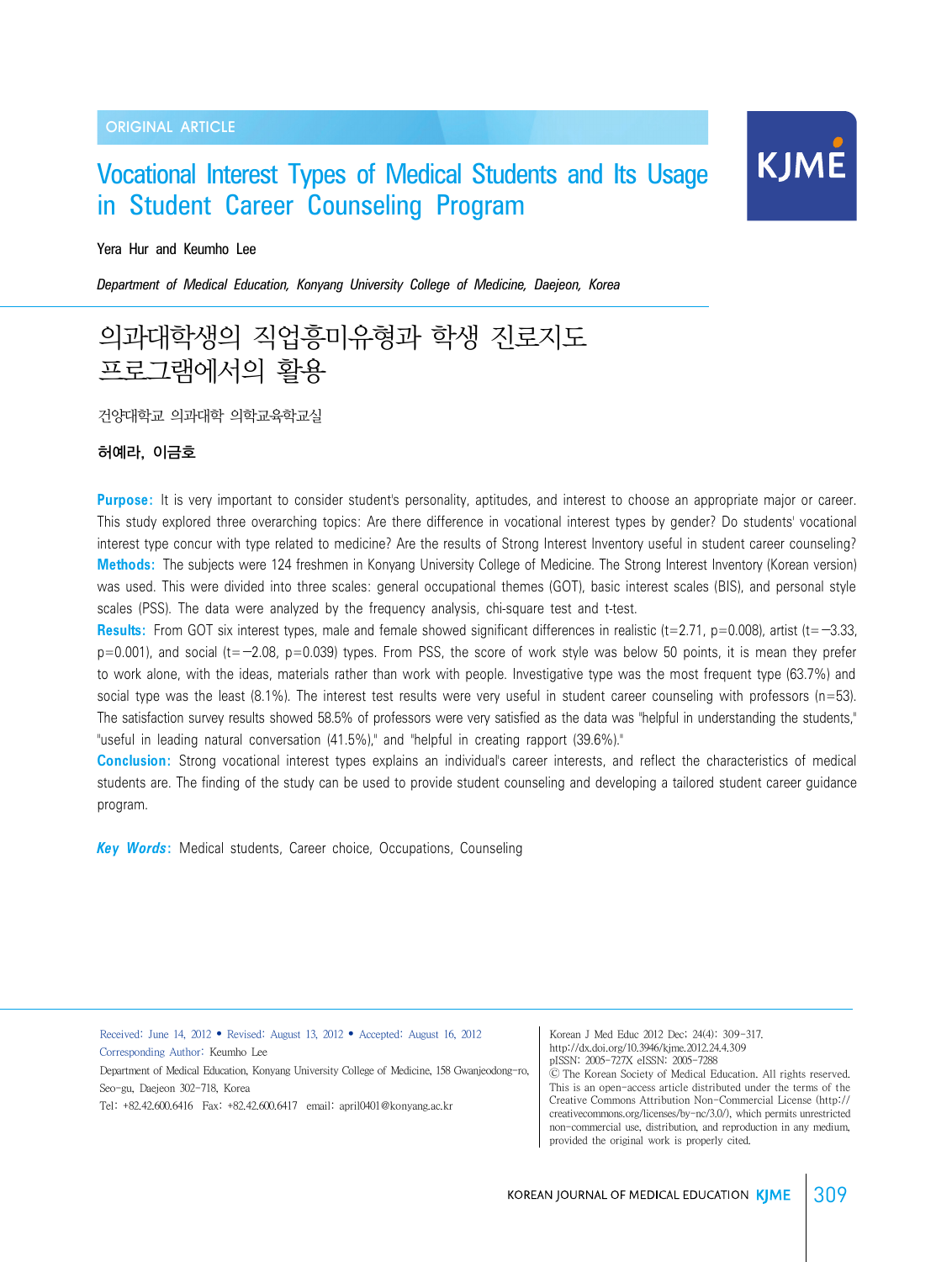# 서론

 대학생은 자신의 정체감을 확립하고 사회로 나갈 준비를 하게 되며, 졸업 후 자신이 하게 될 일에 대해 결정해야만 한다. 이 시기에 자신이 좋아하는 일은 무엇이고, 잘하는 일은 무엇인지, 어떤 일을 하고 싶은지를 여러 가지 방법으로 탐색하게 되고, 자신의 진로를 선택하게 된다. 진로를 선택하기 위해서 그 직업 에 대해서 알아보거나 주변 사람들, 즉 부모나 선배, 친척 등의 조언을 얻기도 한다. 그러나 자신의 성격이나 흥미, 적성 등을 제대로 파악하고 이해하여 보다 자신에게 적합한 진로를 선택하 는 것은 매우 중요한 일이다. 특히 직업흥미는 자신이 무엇을 좋아하고 싫어하는지를 나타내주며, 진로발달이나 탐색에서 중 요한 변인으로 작용한다. 한 연구에 따르면 대학생의 전공과 직 업흥미가 일치할수록 전공 만족도가 높으며 직업흥미 수준이 높 을수록 전공 만족도와 진로 성숙도도 높아진다고 한다[1]. 흔히 의과대학에 입학하면 진로가 결정되었다고 생각할 수 있지만, 4년 또는 6년간의 의학공부를 마친 후 학생들은 구체적인 진로를 선택하여야 한다. 예를 들어, 기초의학을 할지 임상의학을 할지, 임상의학을 선택하였다면 추후 보다 세부적인 전공을 결정해야 한다. 이 외에도 의학전문기자, 의료소송 전문변호사, 해외 의료 봉사활동, 의학연구원 등 다양한 진로를 선택할 수 있다.

 의과대학생들은 의과대학생활에서의 경험, 관련 임상실습 에서의 학업 성취도, 성격적 요인, 의학교육과정에서 배운 내 용들, 주변 사람들(가족, 친지, 교수 등)의 권유, 자신이나 가 까운 사람의 질병, 임상적 경험 등 다양한 이유로 전공을 선택 하게 된다[2,3]. 한 연구에 따르면, 의과대학에 진학할 당시 가장 중요하게 고려한 요인은 흥미와 적성, 그 다음은 직업의 안정성 및 사회적 지위로 나타났으나, 학년이 올라갈수록 흥 미와 적성을 고려한다고 응답하는 비율이 높아지고 직업의 안정성 및 사회적 지위는 상대적으로 낮은 비율을 보였다. Lim & Cho [4]는 이러한 결과는 진학 전에는 사회적 지위나 경제적 전망 등 외적인 여건을 중시하지만 의학적 지식을 쌓 고 임상 경험을 한 후에는 개인적 적성이나 흥미를 더욱 중요 하게 고려하는 것을 반영한다고 하였다. 또한 의과대학생들 의 진로선택과 성격요인과의 관련성을 살펴본 연구들에서 이 두 가지는 무관하지 않음을 알 수 있다[4,5].

 직업은 단순한 생계수단뿐 아니라 자아실현을 이루는 것으 로, 자신에게 적합한 진로를 선택하는 것은 전공 만족도뿐만 아니라 업무의 효율성과 삶의 질과도 밀접한 관련이 있다. 따 라서 임상의학을 선택하는 경우, 얼마나 그 업무가 자신에게 적합하고 만족하느냐는 환자를 치료하는 데 영향을 줄 수 있 고, 현재 임상의학을 지원하고자 하는 의과대학생들이 많은 만큼 의과대학생들의 진로선택은 매우 신중해야 한다.

 진로선택과 관련하여 흥미와 적성 등 성격적인 요인을 알아 보기 위해 널리 사용되는 검사 중 하나로 Strong 직업흥미검 사(Strong Interest Inventory)가 있다. Strong 직업흥미검사 는 한 개인이 좋아하는 활동이나 업무, 환경을 알 수 있으며, 어떤 일에 가치를 두는지, 어떤 사람들과 일하기 좋아하는지 등을 알아보는 검사이다. 이 검사에서 핵심이 되는 일반직업 분류는 Holland의 직업선택이론을 바탕으로 하고 있는데, 특 정 직업활동에 종사하는 사람들의 공통적인 흥미패턴을 찾아 6개의 흥미유형으로 구분하고 있다. 6개의 흥미유형은 현장 형(realistic), 탐구형(investigative), 예술형(artistic), 사회 형(social), 진취형(enterprising), 사무형(conventional)으로 영문의 앞글자를 따서 일명 'RIASEC'이라고 불리며 이 6개의 흥미유형이 육각형에 배치되어 '육각 모형'이라고도 불린다 (Fig. 1) [6]. 육각 모형에서 서로 근접한 유형은 유사한 특징 을 보이며 대각선에 있는 유형끼리는 반대의 특징을 보인다. 또한 한 개인은 한 유형으로 분류될 수 있지만, 2~3개의 유형 을 조합하여 특징지어질 수도 있다. 이 검사를 통해서 직업흥 미유형뿐만 아니라 업무유형, 학습유형, 리더십유형, 모험심 유형을 평가할 수 있어서 진로와 관련된 정보뿐만 아니라 개 인적 특성을 추가적으로 설명해주고 있어 보다 많은 개인에 대한 특성을 제공해줄 수 있는 장점이 있다.

의과대학생의 직업흥미유형에 대한 연구는 몇몇 외국논문

#### Fig. 1. Holland's Hexagon Model: RIASEC

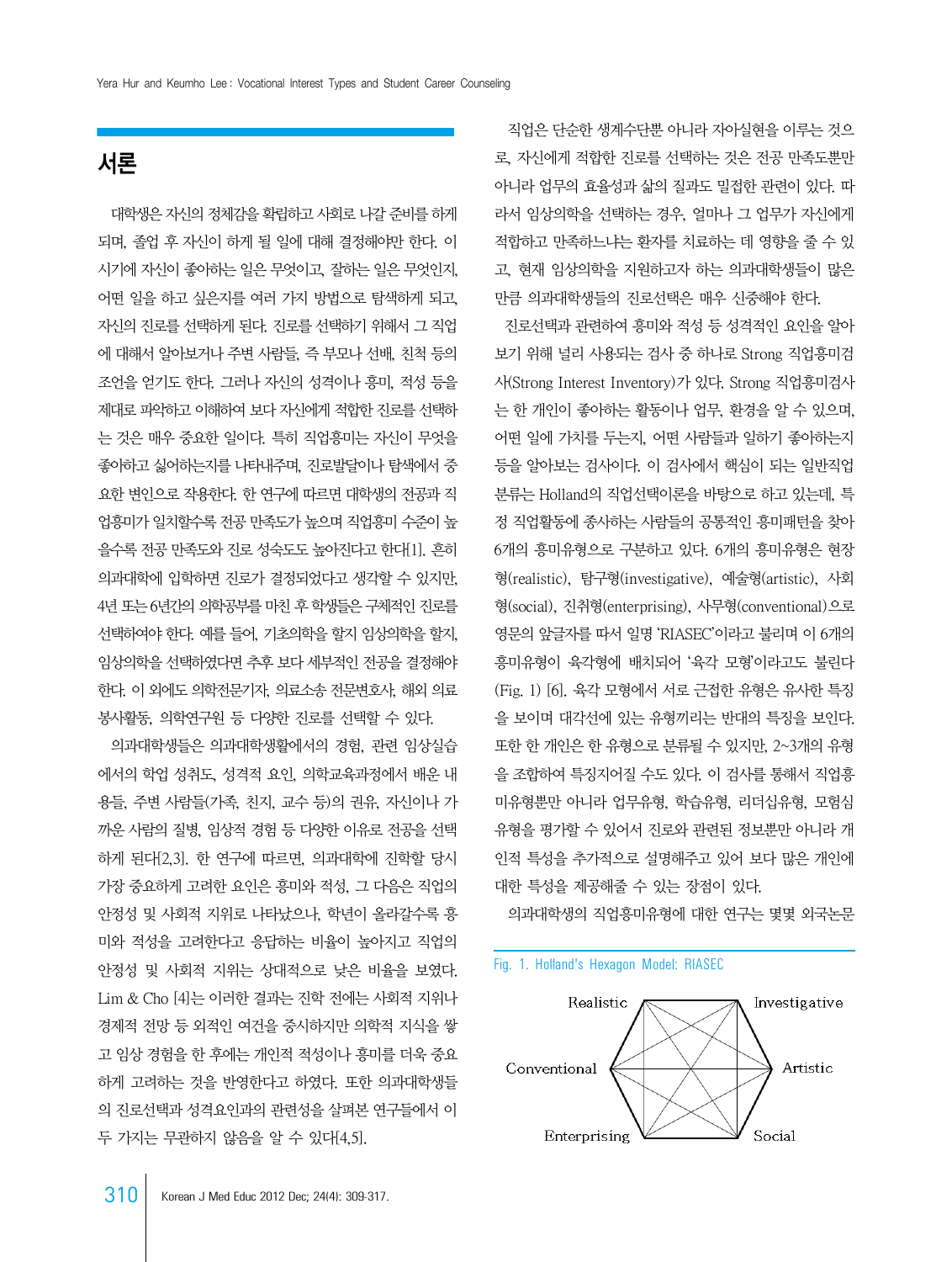에서 찾아볼 수 있는데, Borges et al. [7]의 연구에서는 술기 중심의 전공과 환자 중심의 전공에서의 직업흥미유형을 살펴 본 결과, 두 집단 모두 탐구적인 사회형이 우세하였다. Duffy et al. [8]의 연구에서는 의과대학생들의 성격, 직업흥미, 직업 적 가치에 대해 연구한 결과, 예술형과 개방성 사이에, 진취형 /사회형과 외향성, 경영가치 사이에 유의한 관계가 있음을 밝 히고 있으며, 성격과 직업흥미 유형은 직업적 가치를 결정하 는 데 있어서 의미 있는 역할을 하고 있다고 하였다.

 그러나 국내에서는 의과대학생의 직업흥미와 관련된 연구 를 찾아보기 힘들다. 진로나 직업과 관련된 연구 대부분은 진 로를 선택하는 요인이나 동기[3,4,9]에 관한 것이다. 또한 의 과대학생들의 진로지도의 중요성과 필요성은 인식되고 있으 며 Chung et al. [10]의 연구에서는 진로지도의 모델을 개발 하기 위해 조사를 실시하였으나 실제 적용 사례에 관한 연구 는 찾아보기가 힘들다.

 따라서 본 연구에서는 의과대학생의 직업흥미유형을 알아 보고 이를 학생 지도 프로그램에 적용 가능한지를 알아보고 자 한다. 이에 따른 구체적인 연구 문제는 다음과 같다. 1) 의 과대학생의 직업흥미유형은 성별에 따른 차이가 있는가? 2) 의과대학생의 직업흥미유형은 의학과 관련 유형과 일치하는 가? 3) 직업흥미검사 결과가 지도교수와의 진로지도를 위한 면담 과정에 유용한가?

# 대상 및 방법

# 1. 연구 대상

 본 연구는 2011학년도, 2012학년도 건양대학교 의과대학 의학과 신입생 124명(남, 75명; 여, 49명)을 대상으로 하였으 며, 2011년과 2012년 3월에 온라인으로 한국판 Strong 직업 흥미검사를 실시하였다. 건양대학교 의과대학은 의학과와 간 호학과로 구성되어 있고, 의학과는 의예과 과정이 없이 6년 교육과정으로 운영되고 있으므로, 여기서 의학과 신입생이라 함은 의예과 1학년 신입생에 해당된다.

 2012학년도 의학과 신입생 61명을 대상으로 지도교수와의 면담 시 Strong 검사 결과를 제공하고, 61명의 지도교수를 대 상으로 Strong 검사 결과 제공에 대한 만족도를 묻는 설문조 사를 실시하였으며 이에 대해 53명의 교수가 응답하였다.

# 2. 조사 도구

## 1) Strong 직업흥미검사

 Strong 직업흥미검사는 1927년 미국의 심리학자 Edward K. Strong에 의해 처음 개발되었으며, 일반직업분류척도 (general occupational themes, GOT)에서 현장형, 탐구형, 예술형, 사회형, 진취형, 사무형으로 직업흥미유형을 구분하 며, 기본흥미척도(basic interest scale, BIS)서 25개의 하위 범주로 세분화되고, 개인특성척도(personal style scales, PSS)에서는 업무유형, 학습유형, 리더십유형, 모험심유형을 평가할 수 있다(Appendix 1). 본 연구에 사용된 검사는 김정 택 등이 번안하여 표준화한 한국판 Strong 직업흥미검사로 Cronbach-α 계수는 각 하위 유형별로 0.85~0.92이며, BIS 척도는 0.74~0.94, PSS 척도는 0.74~0.86이다.

### 2) 면담일지 및 설문조사

 2012학년도 의학과 신입생을 대상으로 건양의대 신입생 프 로그램인 동기유발학기 동안 이루어지는 지도교수와의 면담 과정에 면담일지를 제공하고, 학생의 진로와 앞으로의 계획, 학교생활 등에 대한 면담을 실시하도록 하였다. 이 면담일지 에는 개별 학생의 Strong 직업흥미검사 결과와 이에 대한 만 족도를 알아보기 위한 3개의 문항이 포함되어 있었다. 문항의 내용은 "학생에 대한 이해에 도움을 주었다", "자연스러운 대 화 유도에 도움이 되었다", "라포 형성에 도움이 되었다"이며, 4점 척도(매우 만족, 약간 만족, 부족, 불만족)로 구성하였다. 해당 학생들에게는 지도교수에게 검사 결과가 포함된 면담일 지가 제공된다는 것을 미리 공지하였으며, 검사 결과를 참고 하여 자신의 관심영역, 가치 있게 여기는 것, 여가활동 등을 지도교수에게 간략히 소개하도록 하였다.

### 3. 자료 분석

 수집된 자료는 SPSS for Windows version 12.0 통계프로 그램(SPSS Inc., Chicago, USA)을 통해 분석되었다. 의과대 학생의 직업흥미유형 분포를 알아보기 위해 빈도분석을 실시 하였으며, 성별에 따른 분포의 차이를 보기 위해 카이제곱검 증을 실시하였다. 또한 성별에 따른 GOT 척도, BIS 척도,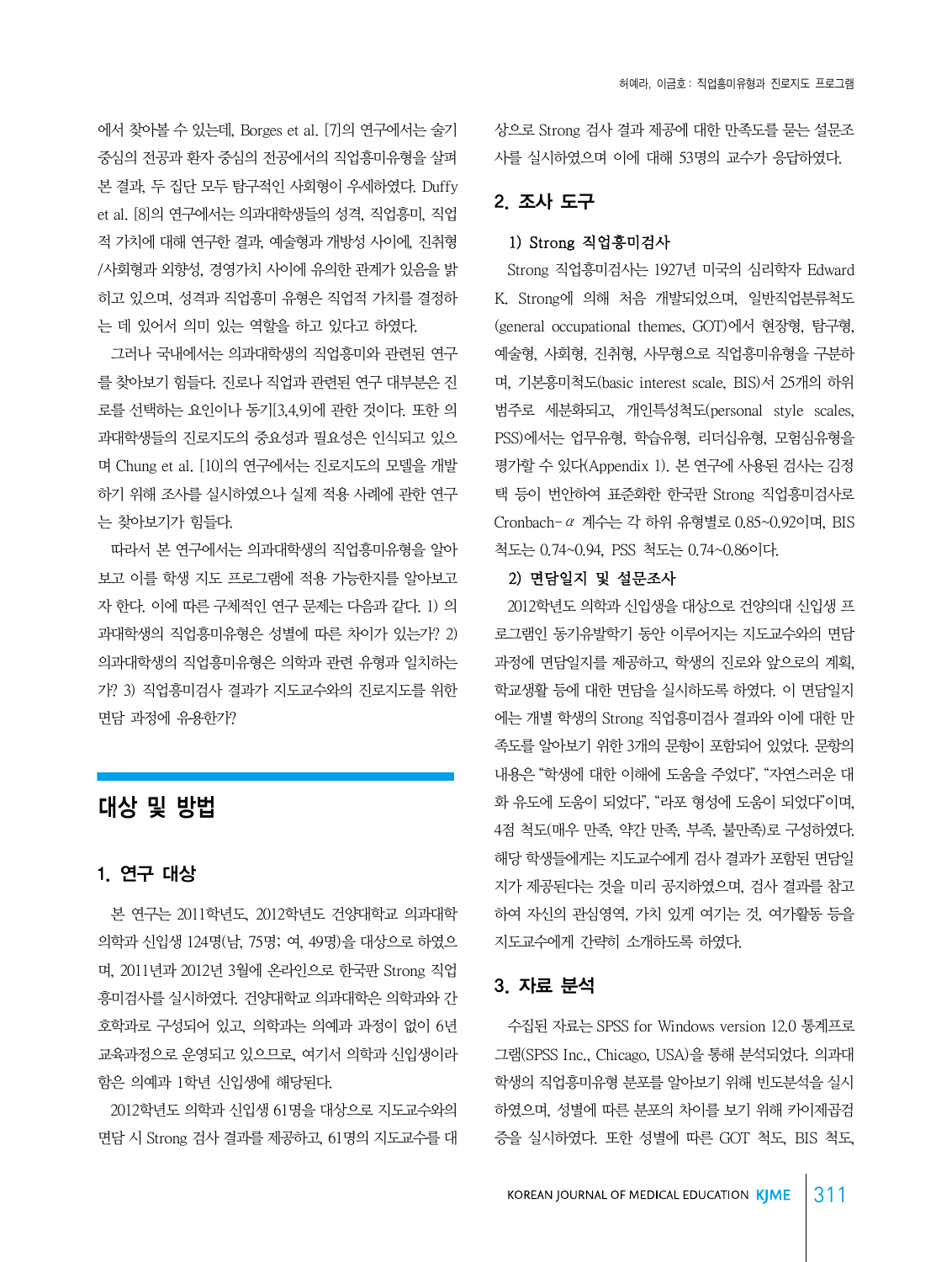PSS 척도 점수의 차이를 알아보기 위해 평균, 표준편차 등 기 술통계치를 산출하고 t-검증을 실시하였다.

# 결과

# 1. 의과대학생의 직업흥미유형 분포

## 1) GOT

 의과대학생의 직업흥미유형을 살펴본 결과(Fig. 2), 탐구형 (I)이 63.7%로 가장 많았다. 성별에 따른 분포의 차이는 통계 적으로 유의하지 않았으나 여학생은 남학생보다 예술형(A), 사회형(S), 사무형(C)의 비율이 더 컸으며, 반대로 현장형(R) 과 진취형(E)은 남학생이 여학생보다 많이 나타났다.

6개 GOT 코드의 점수를 비교한 결과(Table 1), 현장형, 예

Fig. 2. Distribution of General Occupational Themes (GOT) by Gender

술형, 사회형에서 통계적으로 유의한 차이가 나타났다. 현장 형은 남학생이 여학생보다 높은 점수를(t=2.71, p=0.008), 예 술형과 사회형은 여학생이 남학생보다 높은 점수를 보였다  $(t=-3.33, p=0.001; t=-2.08, p=0.039)$ .

## 2) BIS

 성별에 따라 BIS 척도 점수를 비교한 결과(Table 2), 현장 형에 속하는 농업(t=2.108, p=0.037), 운동경기(t=4.472, p= 0.000), 기계관련활동(t=2.620, p=0.013), 탐구형에서는 수학 (t=2.073, p=0.040)에서 남학생이 여학생보다 높게 나타났으 며 통계적으로 유의한 차이가 나타났다. 남학생보다 여학생 이 많았던 예술형과 사회형에서는 음악/드라마(t=-3.423, p=0.001), 미술(t=-3.716, p=0.000), 응용미술(t=-2.373, p= 0.019), 사회봉사(t=-2.455, p=0.016)에서 여학생이 남학생 보다 높은 점수를 나타냈으며 통계적으로 유의한 차이가 나타 났다. 사회형 중 의료봉사에서는 성별 차이가 통계적으로 유



R: Realistic, I: Investigative, A: Artistic, S: Social, E: Enterprising, C: Conventional.

|  |  |  |  |  |  | Table 1. Gender Differences in General Occupational Themes (GOT) |  |  |
|--|--|--|--|--|--|------------------------------------------------------------------|--|--|
|--|--|--|--|--|--|------------------------------------------------------------------|--|--|

| GOT               |       | Male $(n = 75)$ | Female $(n = 49)$ |           |          |         |  |
|-------------------|-------|-----------------|-------------------|-----------|----------|---------|--|
|                   | Mean  | SD              | Mean              | <b>SD</b> |          | p-value |  |
| Realistic (R)     | 52.33 | 9.50            | 47.59             | 9.55      | 2.711    | 0.008   |  |
| Investigative (I) | 61.45 | 7.89            | 61.08             | 7.22      | 0.265    | 0.791   |  |
| Artistic (A)      | 43.60 | 11.42           | 50.24             | 9.95      | $-3.330$ | 0.001   |  |
| Social (S)        | 46.75 | 9.43            | 50.67             | 11.43     | $-2.083$ | 0.039   |  |
| Enterprising (E)  | 44.83 | 10.36           | 44.65             | 9.32      | 0.095    | 0.925   |  |
| Conventional (C)  | 49.88 | 9.69            | 49.47             | 9.29      | 0.234    | 0.815   |  |

SD: Standard deviation.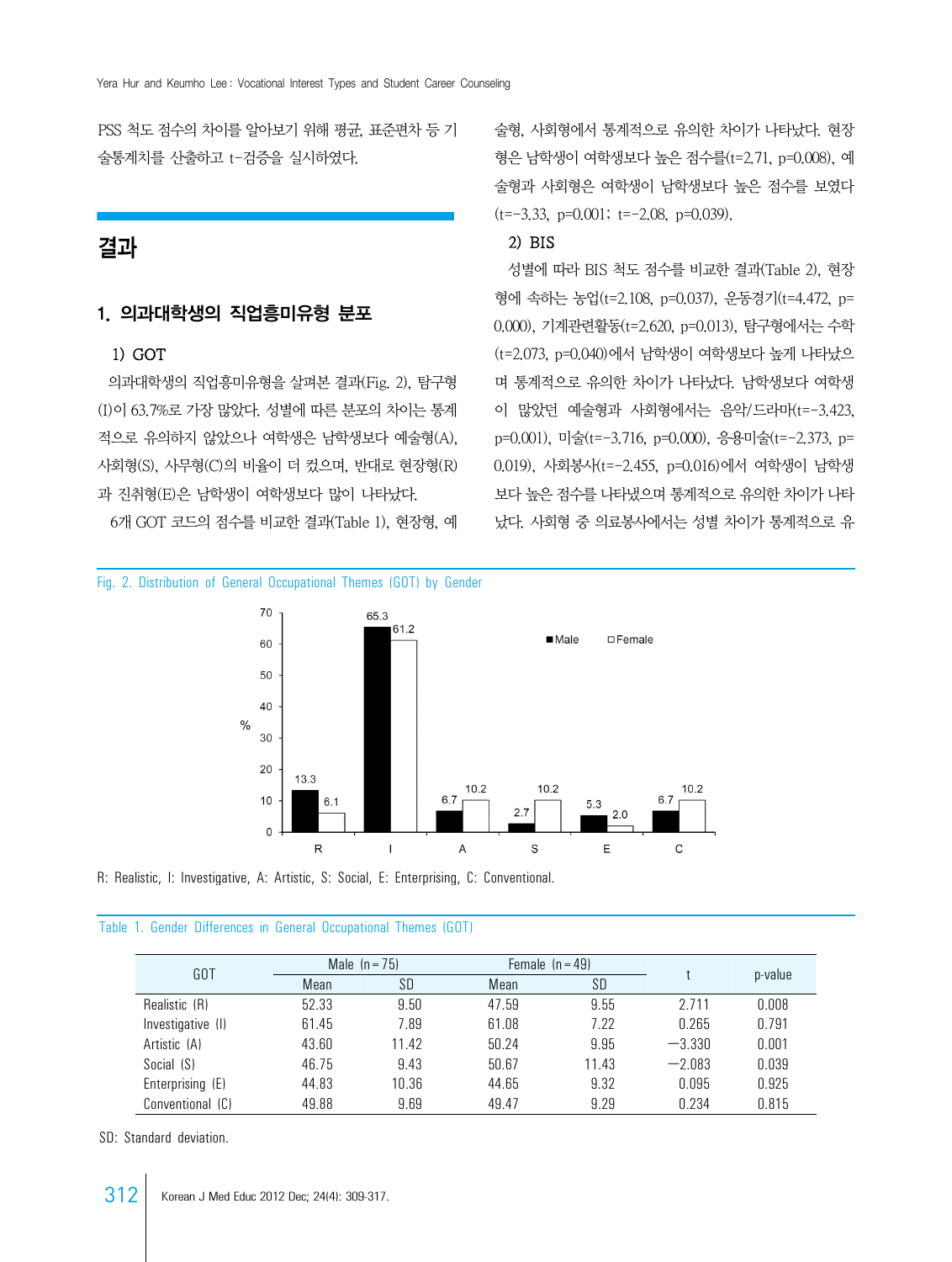|         |                           |       | Male $(n = 75)$ |       | Female $(n = 49)$ |          |         |
|---------|---------------------------|-------|-----------------|-------|-------------------|----------|---------|
| GOT     | <b>BIS</b>                | Mean  | SD              | Mean  | SD                | t        | p-value |
| $\sf R$ | Agriculture               | 49.03 | 9.48            | 45.47 | 8.70              | 2.108    | 0.037   |
|         | Nature                    | 49.92 | 10.31           | 49.31 | 9.93              | 0.329    | 0.743   |
|         | Military activities       | 46.45 | 8.26            | 47.73 | 10.53             | $-0.719$ | 0.474   |
|         | Athletics                 | 53.81 | 9.05            | 46.22 | 9.52              | 4.472    | 0.000   |
|         | Mechanical activities     | 52.40 | 9.23            | 48.10 | 9.37              | 2.520    | 0.013   |
|         | Science                   | 58.92 | 8.36            | 59.16 | 7.51              | $-0.169$ | 0.866   |
|         | Mathematics               | 58.79 | 9.39            | 55.20 | 9.43              | 2.073    | 0.040   |
|         | Medical science           | 63.61 | 7.94            | 65.78 | 5.49              | $-1.792$ | 0.076   |
| A       | Music/Drama               | 45.96 | 10.30           | 52.27 | 9.60              | $-3.474$ | 0.001   |
|         | Art                       | 41.92 | 11.82           | 49.63 | 10.44             | $-3.716$ | 0.000   |
|         | Applied art               | 44.13 | 11.62           | 49.20 | 11.66             | $-2.373$ | 0.019   |
|         | Writing                   | 46.49 | 10.14           | 49.80 | 10.22             | $-1.767$ | 0.080   |
|         | Culinary arts             | 49.43 | 9.57            | 52.88 | 9.61              | $-1.960$ | 0.052   |
| S       | Teaching                  | 48.93 | 9.24            | 50.59 | 10.67             | $-0.892$ | 0.375   |
|         | Social service            | 46.51 | 9.30            | 50.73 | 9.50              | $-2.455$ | 0.016   |
|         | Medical service           | 57.69 | 9.96            | 60.39 | 10.24             | $-1.456$ | 0.148   |
|         | Religious activities      | 48.69 | 9.32            | 49.22 | 10.98             | $-0.289$ | 0.773   |
| E       | Public speaking           | 50.35 | 10.32           | 49.90 | 10.97             | 0.231    | 0.818   |
|         | Law/Politics              | 53.11 | 9.87            | 51.53 | 10.02             | 0.864    | 0.389   |
|         | Merchandising             | 45.15 | 9.45            | 45.18 | 8.64              | $-0.022$ | 0.982   |
|         | Sales                     | 46.01 | 8.66            | 46.04 | 9.02              | $-0.017$ | 0.986   |
|         | Organizational management | 47.37 | 9.43            | 47.84 | 8.52              | $-0.278$ | 0.782   |
| C       | Data                      | 54.16 | 9.44            | 52.80 | 8.11              | 0.857    | 0.393   |
|         | Computer activities       | 47.69 | 9.61            | 45.22 | 9.69              | 1.394    | 0.166   |
|         | Office services           | 46.55 | 9.39            | 47.35 | 9.41              | $-0.464$ | 0.644   |

#### Table 2. Gender Differences in Basic Interest Scale (BIS)

SD: Standard deviation, GOT: General occupational themes, R: Realistic, I: Investigative, A: Artistic, S: Social, E: Enterprising, C: Conventional.

## Table 3. Gender Differences in Personal Style Scales (PSS)

|                        |       | Male $(n = 75)$ |       | Female $(n = 49)$ |          |         |
|------------------------|-------|-----------------|-------|-------------------|----------|---------|
| <b>PSS</b>             | Mean  | SD              | Mean  | <b>SD</b>         |          | p-value |
| Work style             | 42.87 | 9.49            | 47.59 | 9.00              | $-2.766$ | 0.007   |
| Learning style         | 52.04 | 8.89            | 55.10 | 8.39              | $-1.916$ | 0.058   |
| Leadership style       | 51.48 | 10.07           | 53.47 | 9.15              | $-1.114$ | 0.267   |
| Risk tasking/Adventure | 51.43 | 8.15            | 49.43 | 10.47             | 1.131    | 0.261   |

SD: Standard deviation.

의하지 않았으나 여학생이 남학생보다 높은 점수를 나타냈다.

### 3) PSS

 PSS 척도는 평균 점수 50점을 기준으로 서로 반대되는 특 성을 나타내는데, 45점 이하의 점수는 척도의 왼쪽에 표시되 고 55점 이상의 점수는 오른쪽에 표시된다. 46~54점은 특정 한 한 유형이나 반대유형에 대해 뚜렷한 선호가 없는 것으로 간주한다.

 4개의 척도 중 리더십유형(평균, 56.80; 표준편차, 5.36)과 모험심유형(평균, 57.80; 표준편차, 6.42)에서 기준점수인 55 점 이상으로 나타났는데(Table 3), 리더십유형은 솔선수범하 여 이끌기보다는 타인을 지위하고 통솔하는 경향이 강하며, 모험심유형은 안정된 상황을 유지하기보다는 모험에 도전하 기를 더 선호하는 것을 의미한다.

업무유형에서는 성별에 따른 차이가 통계적으로 유의하였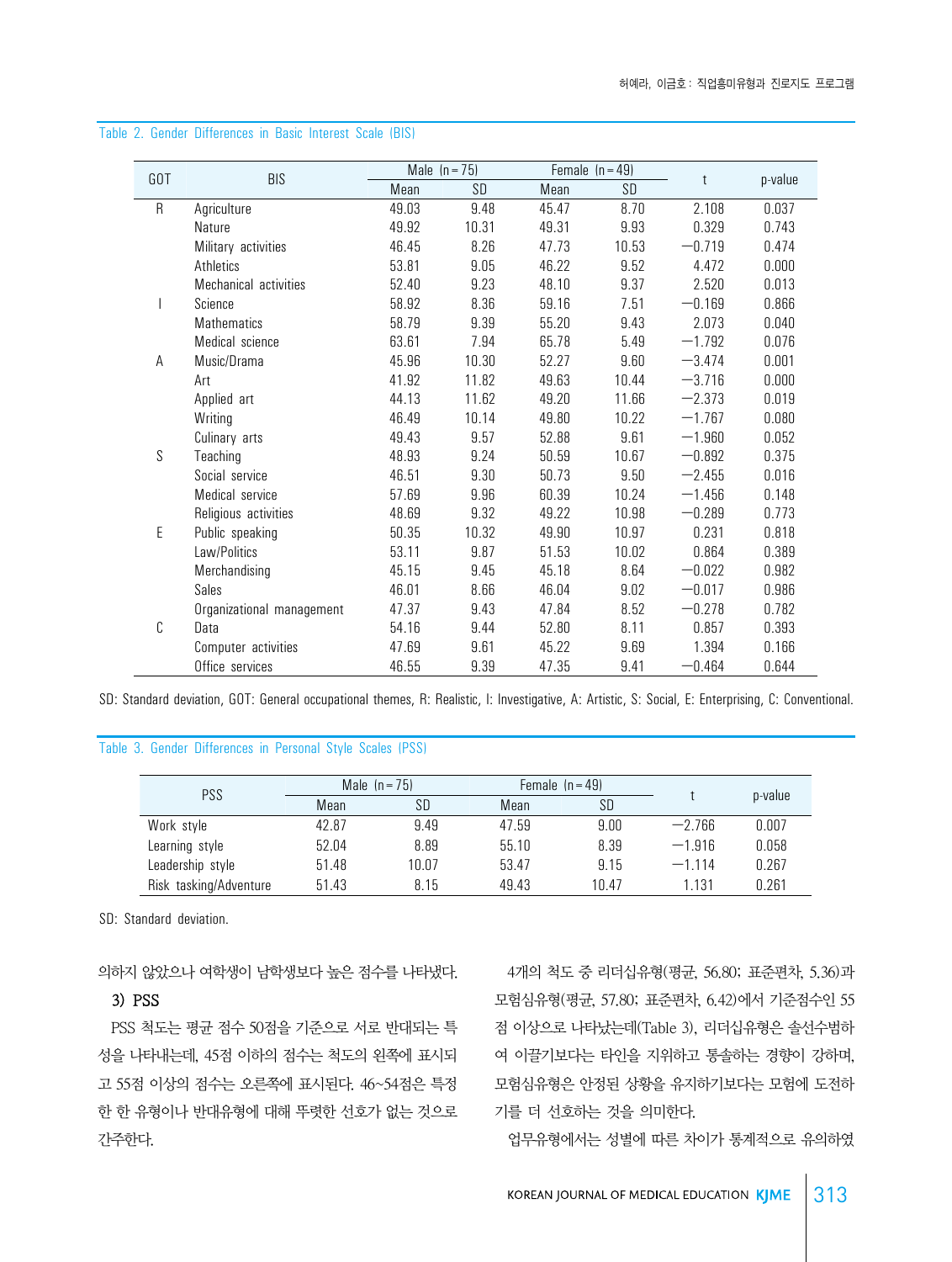

#### Fig. 3. Professor's Satisfaction Rate on Student Counseling Using Strong Interest Results

는데(t=-2.766, p=0.007), 여학생은 남학생보다 점수가 높게 나타났다. 그러나 여학생과 남학생 모두 50점 이하의 점수로 사람과 함께 일하기보다는 혼자 일하기를 선호하고 아이디어 나 자료, 사물을 다루는 일을 더 선호하는 것을 의미한다.

## 2. 의학과 관련 유형과의 일치

 의학과 관련된 직업흥미유형은 탐구형과 사회형으로, 탐구 형은 전체 중 63.7%로 가장 많은 유형이었으나, 사회형은 5.6%에 그쳤다. 이는 한국판 Strong 직업흥미검사의 규준집 단과 비교하였을 때 상이한 결과인데, 규준집단은 6개의 유형 이 골고루 분포하였으며 탐구형은 가장 적게 나타나는 유형 이다. 그러나 의과대학생들의 직업흥미유형에서는 탐구형이 과반수 이상으로 나타나고 사회형은 매우 적게 나타났다.

## 3. 학생 진로지도 프로그램에서의 활용 가능성

 건양대학교 의과대학에서는 담임반 제도를 운영하고 있으 며, 입학과 동시에 1:1로 교수와 학생을 매치시켜 지도를 하 도록 되어있다. 또한 1학년 신입생을 대상으로 3월 한 달 동 안 실시되는 몰입식 교육인 동기유발학기 동안 '멘토를 찾아 서'라는 프로그램을 운영한다. '멘토를 찾아서' 프로그램에서 지도교수와의 첫 만남이 이루어지는데, 2012학년도 신입생을 대상으로 Strong 검사 결과를 포함한 면담일지를 지도교수에 게 배포하였으며, 면담일지를 작성하여 의학교육학교실로 제 출하도록 하였다.

지도교수를 대상으로 설문을 실시한 결과, '학생에 대한 이

해 도움'은 매우 만족 58.5%, 약간 만족 30.2%로 나타났으며, '자연스러운 대화 유도에 도움'은 매우 만족 41.5%, 약간 만족 49.1%로 나타났다. '라포형성에 도움'은 매우 만족 39.6%, 약 간 만족 49.1%로 나타나 학생과의 진로지도 면담 과정에 도 움이 된 것으로 나타났다(Fig. 3). 기타 의견으로, 학생들이 현재 희망하는 전공에 따라 지도교수를 배정해 주는 것이 진 로지도에 보다 도움이 될 것이라는 점도 제안되었다.

# 고참

 진로발달은 전 생애에 걸쳐 이루어지는 것이며, 자신과 그 직업에 대한 이해가 되어야 보다 올바른, 적합한 진로를 선택 할 수가 있다. 의과대학생들은 장차 의사가 되어 환자를 치료 할 수도 있고, 기초의학분야에서 연구를 하거나, 의학전문기 자나 변호사처럼 환자를 직접 치료하지는 않지만 의학정보를 전달해주고 의료분쟁을 해결하면서 사람들을 도울 수도 있다. 그리고 봉사정신이 투철하다면 해외 의료봉사활동을 할 수도 있고, 최근 미디어 매체에 등장하여 클래식에 대한 정보를 전 달해주는 한 의사처럼 자신의 관심분야와 취미활동을 통해 의사로서의 삶 이외의 인생을 즐길 수도 있을 것이다.

 그러나 국내 의과대학생들은 다양한 직업에 대한 정보가 부족하기도 하지만 자신이 어떤 일에 관심이 있고 잘 할 수 있는지, 자신의 적성과 흥미 등을 파악하여 진로를 결정하기 보다는 다른 요인에 영향을 더 받는다. Lee et al. [3]의 연구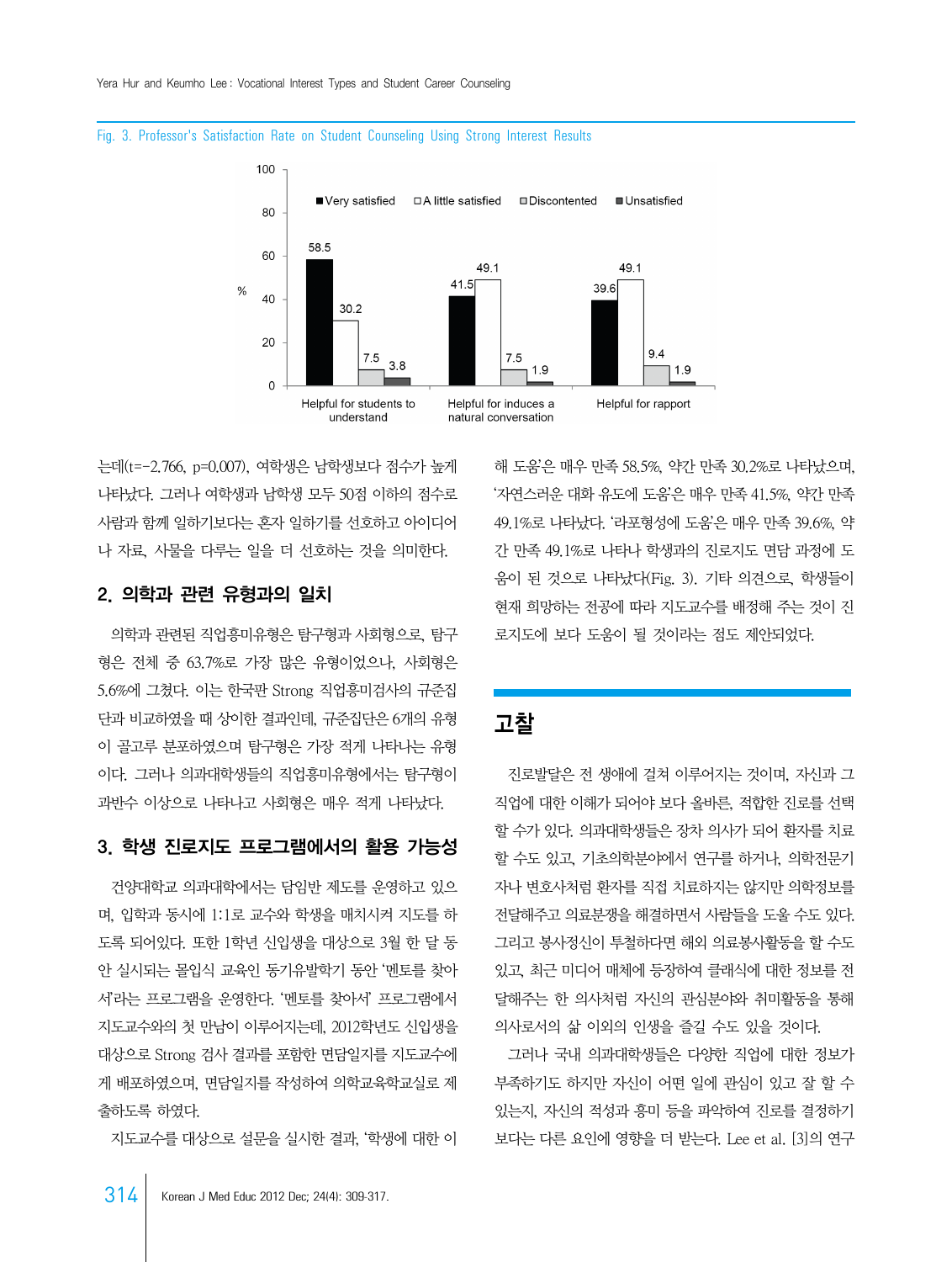에서 의학전문대학원과 의과대학 학생들의 진로 결정 요인으 로 가족이나 친구의 사례, 교수님이나 선배들의 사례, 학교 실 습 경험, 의과대학에서의 환자와의 접촉경험, 지적인 전문 내 용 등을 주요한 결정 요인으로 응답하고 있다. 물론 여러 주변 사례와 경험을 통해 자신에게 적합한 진로를 선택할 수는 있 을 것이다. 그러나 보다 객관적이고 신뢰할 수 있는 도구를 통 해 진로를 탐색해보는 것이 필요할 것이다.

 본 연구에서는 의과대학생들의 직업흥미유형을 살펴보았 다. 그 결과, 전체 중 63.7%가 탐구형이었으며, 남학생과 여 학생 모두에게서 가장 많이 나타나고 평균 점수 또한 가장 높 은 유형이었다. 이는 의과대학생을 대상으로 직업흥미유형을 살펴본 연구와 비교하였을 때 일치하는 결과이다[6,7]. 이 유 형은 과학적이고 호기심이 많으며 자료를 분석하는 것을 좋 아한다. 이 유형에 포함된 기본흥미척도인 BIS 척도는 과학, 수학, 의학으로 이를 보더라도 의학과 관련된 유형임을 알 수 있다. BIS 척도 중 의학 분야에서의 평균 점수가 남학생과 여 학생 모두 한국판 Strong 직업흥미검사의 일반인 규준집단 (남자 평균, 48.4; 여자 평균, 51.3)보다 높은 편이다. 4년제 대학생을 대상으로 한 연구에서는 진취형이 52.4%로 가장 많 았으며 탐구형은 6.7%에 불과했다[1]. 공과대학생의 직업흥 미유형을 살펴본 연구 결과에서는 예술형이 23.0%로 가장 많 은 유형으로 나타났으며 탐구형은 8.1%만이 해당되어 가장 적은 유형으로 나타났다[11]. 이는 의과대학생의 직업흥미유 형이 일반 규준집단이나 다른 계열의 대학생과는 다르다는 점을 시사하며, 의과대학생들의 특징을 잘 보여주고 있다.

 의학과 관련된 직업흥미유형으로 사회형이 있는데, 사회형 의 BIS 척도는 교육, 사회봉사, 의료봉사, 종교활동이다. 사회 형은 사람과 함께하는 일과 타인을 돕는 일을 선호하는 유형 으로 이해심이 많고 대인관계 기술을 잘 사용할 수 있다는 특 징이 있다. 의사라는 직업은 환자를 대하고 그들의 입장에서 이해하고 공감할 줄 하는 능력이 필요하다. 국내외 의과대학 에서 중요시 하는 교육과정 중 의료인문학 교육과정이나 의 사소통기술과 관련된 교육은 이를 위한 것이다. 따라서 의과 대학생들에게 사회형이 많기를 기대할 수 있지만, 본 연구 결 과 사회형은 8.1%만이 나타났으며 평균 점수(남학생, 46.75; 여학생, 50.67)도 규준집단(남자, 47.3; 여자, 52.1)보다 낮게 나타났다. 또한 탐구형의 점수와 비교하였을 때도 사회형의

점수는 매우 낮았는데, 탐구형에서 높은 점수를 받은 사람들 이 사회형에서 점수가 낮다면 조사와 연구 지향적이고, 환자 에 대한 개인적인 관심이 매우 적다고 한다[10].

 개인특성을 알아보는 PSS 척도에서도 이러한 점이 나타나 고 있다. 업무유형의 점수가 50점 이하면 사람보다는 아이디 어나 자료, 사물을 다루는 일과 혼자서 일하는 것을 선호하는 데, 남학생과 여학생의 평균 점수가 50점 이하로 나타났다. 남학생의 점수가 여학생의 점수보다도 낮게 나타났는데, 대 부분의 의과대학에서 여학생보다는 남학생의 비율이 더 많다 는 점에서 이들이 좋은 의사가 될 수 있도록, 또는 자신에게 더 적합한 진로를 선택할 수 있도록 도와주어야 할 것이다. 즉, 탐구형의 직업흥미유형에 해당되는 경우, 사회형의 점수 가 낮고 업무유형 점수가 낮은 학생은 환자를 치료해야하는 임상의사의 업무보다 연구를 하는 기초의학자나 연구원의 업 무가 더 적합하고 잘 수행할 수 있다[6]. 따라서 해당 업무의 특성을 잘 파악하고 자신의 직업흥미유형이나 성격적인 특성 에 적합한 진로를 찾을 수 있는 진로지도 프로그램이나 상담 프로그램의 개발 및 적용이 필요할 것이다.

 본 연구에서는 의과대학생들의 직업흥미유형을 살펴보고 학생 진로지도 프로그램에 활용하여 지도교수와의 면담에서 유용한가를 알아보았다. 2012학년도 1학년 신입생들을 대상 으로 지도교수와의 면담 시 제공한 Strong 직업흥미검사 결과 가 포함된 면담일지에 대한 교수들의 만족도는 높은 편이었다. 학생을 이해하는 자료가 되었으며, 자연스러운 대화 유도와 라포 형성에 도움이 되었다고 응답하였다. 다만 Strong 직업 흥미검사에 대한 정보가 없어 어려움이 있었으며, 좀 더 일찍 면담일지를 교수에게 제공하여 내용을 숙지하도록 하거나 검 사에 대한 워크숍을 개최하였으면 한다는 의견들이 있었다.

 결론적으로, Strong 직업흥미유형은 개인의 직업흥미를 설 명해주며 의과대학생들의 특징을 잘 반영하고 있으므로, 학 생면담이나 진로지도 프로그램에서의 활용 가능성을 모색해 볼 수 있을 것으로 사료된다.

 몇 가지 보완점, 즉 사전에 지도교수에게 검사에 대한 워크 숍이나 상담기법 등에 관한 워크숍을 진행하여 진로지도의 효과를 높일 수 있을 것이다. 이 연구의 제한점은 일개 의과대 학 신입생만을 대상으로 하였다는 점이다. 여러 대학과 모든 학년의 학생들에게 검사를 실시하지 못하였다. 또한 전공 만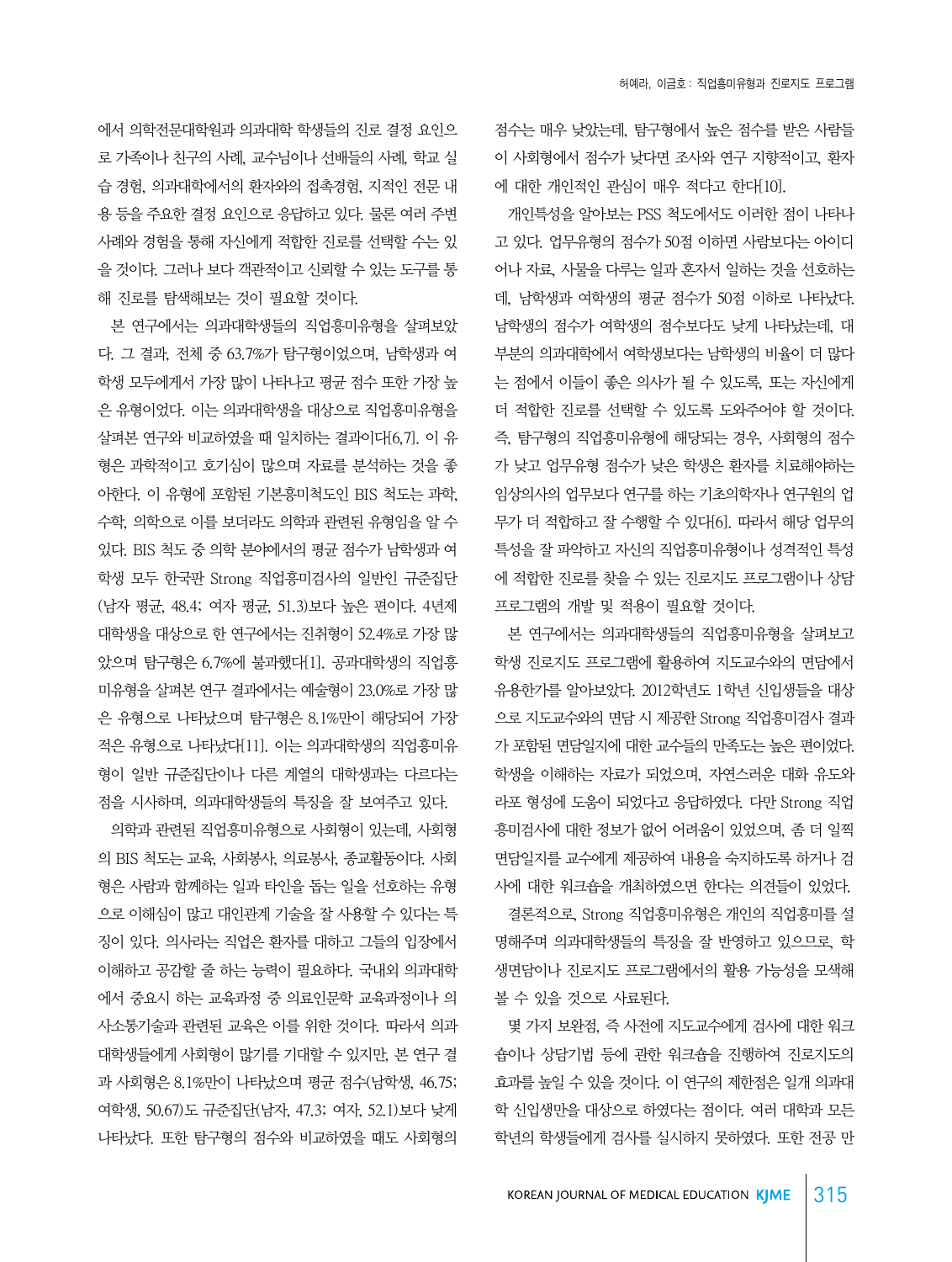족도나 학교 적응도, 학업 성취도 등 직업흥미유형의 영향을 받을 수 있는 요인들에 대한 분석이 이루어지지 않았다.

 이상과 같은 결론과 연구의 제한점에 따라 다음과 같은 제안 을 하고자 한다. 첫째, 의과대학생들의 직업흥미유형에 따라 전공 만족도나 학업 성취도에 차이가 있는지 알아보고 의과대 학에서의 적응 정도를 파악해볼 수 있을 것이다. 만약 특정 유 형의 전공 만족도나 학업 성취도가 낮다면, 도움을 줄 수 있는 방안을 모색해야 할 것이다. 둘째, 의과대학생들에게 과학적이 고 분석적인 사고는 반드시 필요한 요소일 것이다. 이와 함께 더 중요한 것은 타인을 배려하고 공감해주고 원활한 의사소통 을 할 줄 아는 것이다. 그러나 연구 결과를 볼 때 의과대학생들 에게 이러한 점이 부족하며, 이를 보완해줄 수 있는 교육과정 의 개발이 필요할 것이다. 셋째, 의과대학을 졸업하고 진출할 수 있는 다양한 분야에 적합한 유형이 어떤 것인지 알아볼 필 요가 있다. 진로지도를 위해서는 어떤 직업이 있으며 그 직업 의 특징과 요구되는 능력을 알아야한다. 따라서 보다 세부적으 로 의학 관련 진로와 직업흥미유형과의 관련성을 알아보고, 이 를 통해 각 유형과 희망하는 진로에 맞는 프로그램 내용을 개 발하여 적용해야 할 것이다. 넷째, Strong 직업흥미검사는 심 리검사로 이를 활용하기 위해서는 검사에 대한 이해가 필요하 다. 따라서 교수자들이 효과적으로 검사를 활용하여 진로지도 를 할 수 있도록 이에 대한 교육이 이루어져야 할 것이다.

#### Acknowledgements: None.

Funding: This work was supported by the National Research Foundation of Korea Grant funded by the Korean Government (NRF-2011-332-B00360).

Conflicts of interest: None.

# REFERENCES

1. Yang MH, Park MJ, Kim HJ. The effects of congruence,

score elevation & types of interest on college students` career maturity and satisfaction with major. J Vocat Educ Res 2010; 29: 137-156.

- 2. Glavin KW, Richard GV, Profeli EJ. Predictive validity of the medical specialty preference inventory. J Vocat Behav 2009; 74: 128-133.
- 3. Lee JH, Kim GI, Park KH, Yune SJ. Differences in factors affecting medical specialty choices between medical college students and graduate medical school students. Korean J Med Educ 2009; 21: 393-402.
- 4. Lim KY, Cho SM. Student characteristics that influence medical career decisions. Korean J Med Educ 2002; 14: 269-286.
- 5. Jung HY, Han SH, Choi EJ, Kim DW. Defense mechanisms in the specialty choice of medical students. J Korean Neuropsychiatr Assoc 1999; 38: 1412-1420.
- 6. Kim JT, Kim MJ, Shim HS. Strong user's guide. 2nd ed. Seoul, Korea: ASSESTA; 2005. p 59-60.
- 7. Borges NJ, Savickas ML, Jones BJ. Holland's theory applied to medical specialty choice. J Career Assess 2004; 12; 188-206.
- 8. Duffy RD, Borges NJ, Hartung PJ. Personality, vocational interests, and work values of medical students. J Career Assess 2009; 17: 189-200.
- 9. Kim MK, Kang JO. Comparison of career choice motivation and moral reasoning ability between students in baccalaureate and graduate-entry programs. Korean J Med Educ 2007; 19: 91-99.
- 10. Chung SJ, Suh DH, Kim YI. Designing of an education model for career planning in medical schools. Korean J Med Educ 2001; 13: 309-315.
- 11. Choi YH, Seo MH. The relationship between vocational interests types, intelligence, and academic achievement of engineering students. Korean J Gen Educ 2010; 4: 199-217.